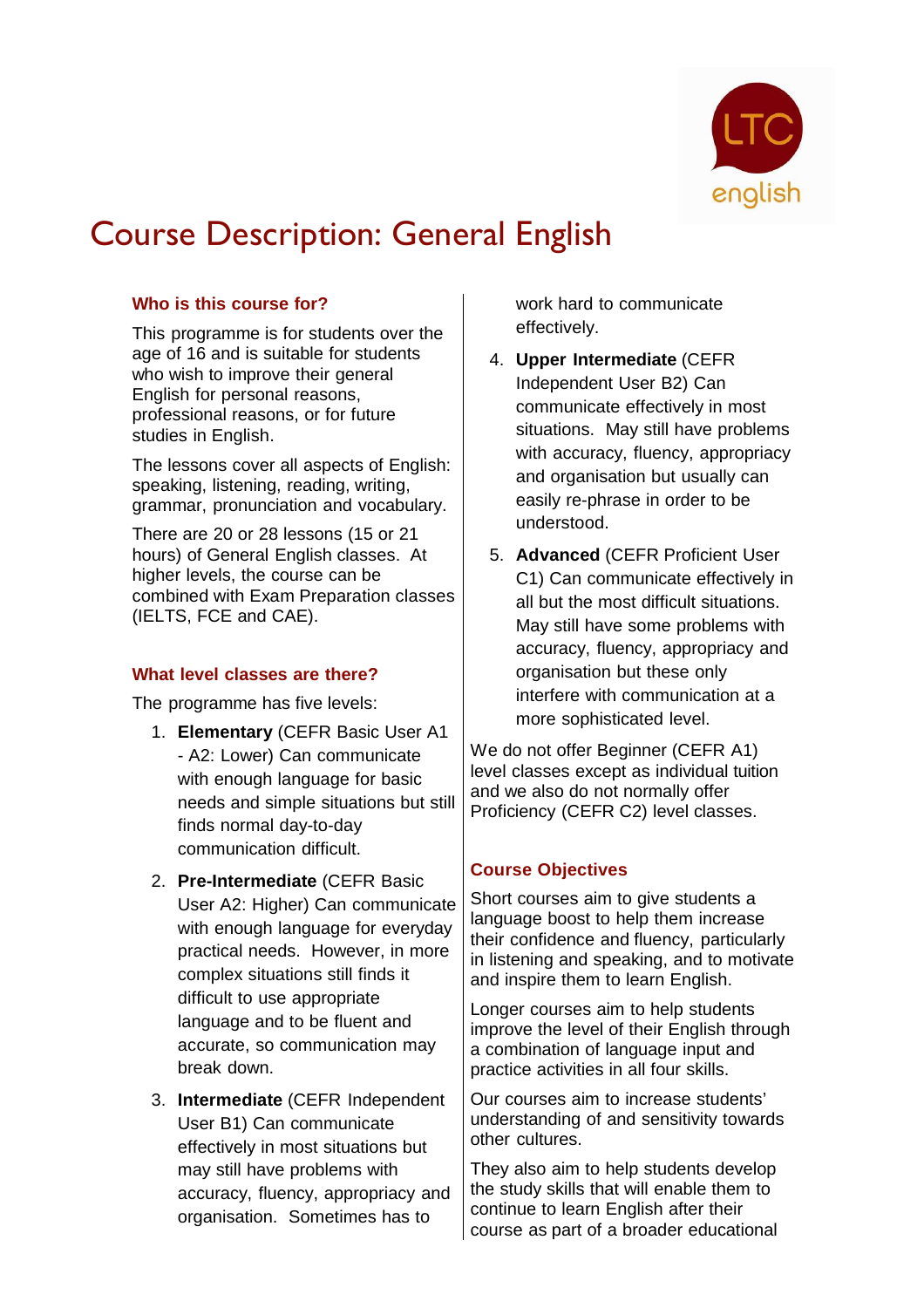process that equips students for lifelong learning.

# **Teaching Methods:**

We use the Communicative Approach to teaching. Students *use* English during the lessons to *learn* English. Students are expected to work together and participate in class activities. They are asked to work out rules for themselves and encouraged to become active learners. In general, more time is given to spoken English than written English, although all skills – reading, writing, speaking and listening are practised in the class.

Teachers choose the classroom activity to suit the needs of students and the aims of the student. As a result, lessons may include audio-visual materials, lessons, role plays and drama, letter and report writing, individual and group presentations, language games and competitions and practice tests.

#### **Placement:**

Students' level of English will be formally assessed on arrival. This placement will be reviewed by the teacher and the student during the first week.

### **Assessment of Progress:**

There will be homework set two or three times per week. Students are expected to complete this in their free time, in the school or at home.

Teachers use regular informal progress tests to check and confirm students' learning and progress throughout the course. More formal skills tests assess their progress every month. Students also have monthly tutorials at which progress is discussed and targets set.

These tests and tutorials help decide if students are ready for the next level of classes, or need to study for more time at the same level. For students who wish to join exam classes we have formal tests to help assess suitability,

### **Certification and Reports:**

All students receive an LTC certificate and leaver's report when they finish their programme, provided they have attended 80% or more of their lessons.

For students under 18 we are able to send progress reports and end-of-course reports to parents.

### **Books and Learning Materials:**

The schools loan the students a coursebook. LTC's self-study facilities have a range of student books, practice materials, graded readers and audio and audio-visual resources for students.

### **Examinations:**

The schools can arrange for students to take the IELTS test or the Cambridge Exams – KET, PET, FCE, CAE, CPE. (See Course Description: Exam Preparation Courses).

### **Progression:**

Students are able to move between levels after the start of their course only if their tutors agree. Students are able to move between classes based on the availability of classes. The schools offer advice on progression to further and higher education in the UK.

### **Level 1 Elementary (A1-A2 Lower) will help students:**

**Listen and respond** to spoken English, including simple stories, statements, questions and basic instructions.

**Speak to communicate** with the "survival English" they will need outside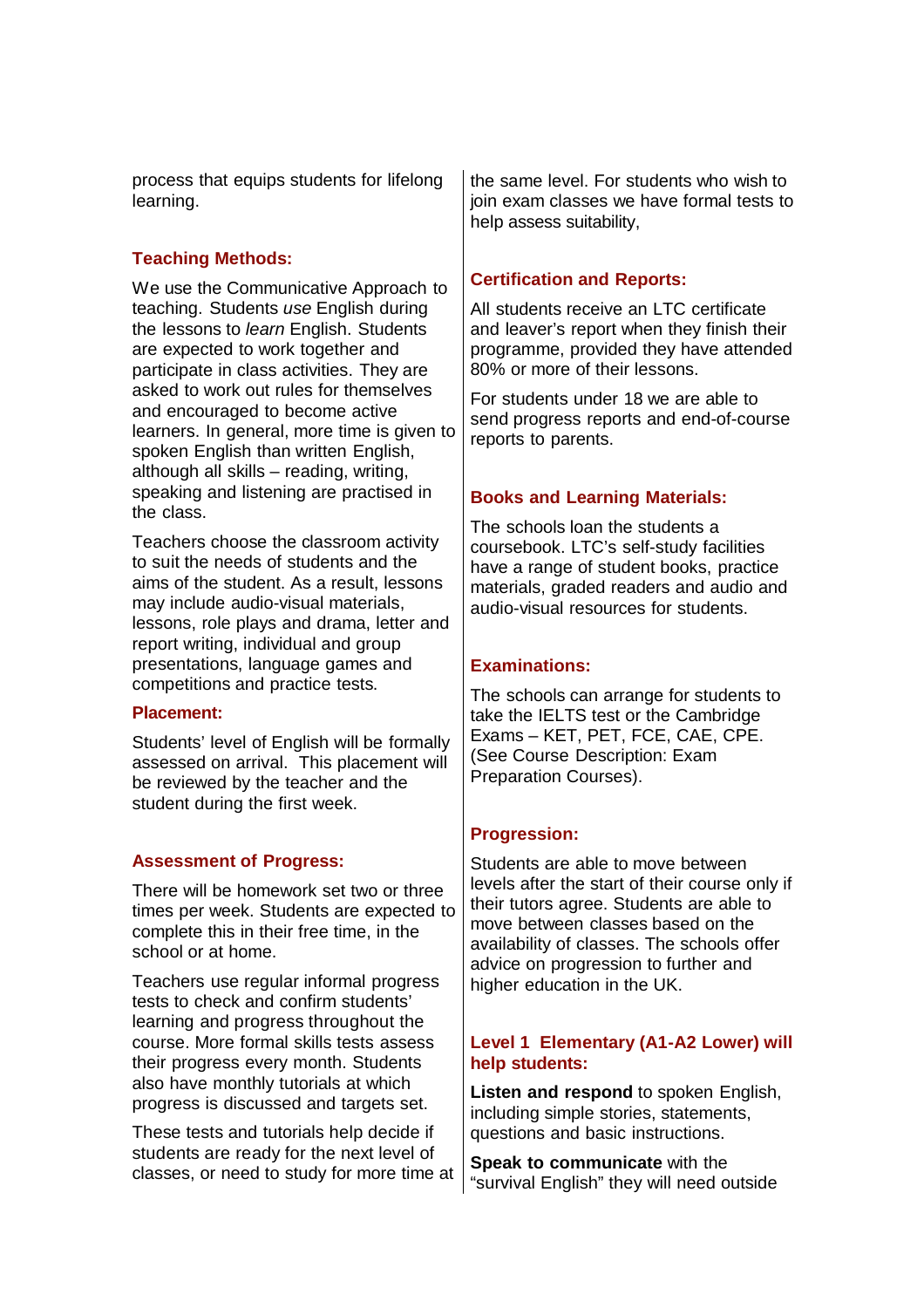class as well as giving basic information about feelings and opinions on topics.

**Read and understand** short texts on familiar topics.

**Read and get information** from common signs and symbols.

**Write to communicate** basic information.

#### **Level 2 Pre-Intermediate (A2 Higher) will help students:**

**Listen and respond** to spoken English, including straightforward information, short narratives, explanations and instructions.

**Speak to communicate** information, feelings and opinions on familiar topics and to engage in discussion with one or more people to share understanding about familiar topics.

**Read and understand** short, straightforward texts on familiar topics.

**Read and obtain information** from short documents, signs and symbols.

**Write to communicate** information with some awareness of the person reading.

#### **Level 3 Intermediate (B1) will help students:**

**Listen and respond** to spoken language, including straightforward information and narratives, and follow straightforward explanations and instructions, both face-to- face and on the telephone.

**Speak to communicate** information, feelings and opinions on familiar topics, using appropriate formality, both face-toface and on the telephone.

**Engage in discussion** with one or more people, making relevant points and

responding to what others say to reach an understanding about familiar topics.

**Read and understand** short, straightforward texts on familiar topics accurately and without help.

**Read and obtain information** from a variety of everyday sources.

**Write to communicate** information and opinions with some adaptation to the intended audience.

(We also offer exam preparation classes for IELTS at this level.)

## **Level 4 Upper Intermediate (B2) will help students:**

**Listen and respond** to spoken language, including information and narratives, and follow explanations and instructions of varying lengths. Responses are adapted to speaker, and to context.

**Speak to communicate** information, ideas and opinions, adapting speech and content for the listener(s) and medium.

**Engage in discussion** with one or more people in familiar and unfamiliar situations, making clear and relevant contributions that respond to what others say and produce a shared understanding about different topics.

**Read and understand** straightforward texts of varying length on a variety of topics accurately and independently.

**Read and obtain information** from a wide variety of different sources.

**Write to communicate** information, ideas and opinions clearly using appropriate length, format and style for the purpose and audience.

(We also offer exam preparation classes for Cambridge First Certificate and for IELTS at this level.)